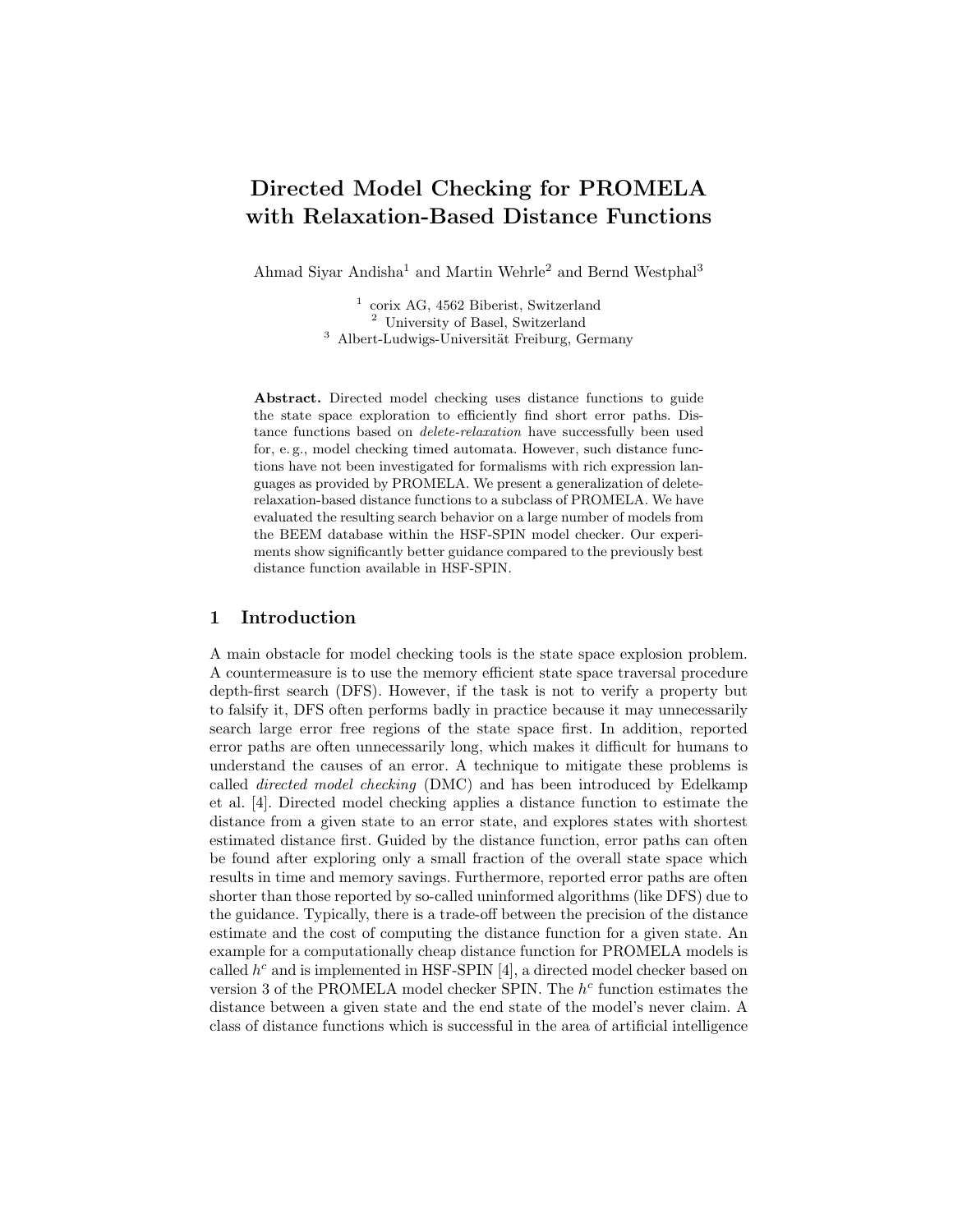(AI) planning is based on delete relaxation [2]. Kupferschmid et al. [5] generalized this relaxation to simple statements over variables with arbitrary domains for a limited class of timed automata. In the latter context, the relaxation is based on collecting all values ever assigned to a variable along a path, yielding set-valued domains for variables and the current location. More formally, given a (concrete) state s,  $h^+(s)$  denotes the length of the shortest path under the relaxation from s to an error state in the transition system over set-valued variables.  $h^+(s)$  is often an accurate estimate of the length of a shortest path between s and an error state in the transition system over concrete states. As the computation of  $h<sup>+</sup>$  is NP-hard [3], Kupferschmid et al. considered approximations thereof, which showed favorable performance compared to the distance functions proposed by Edelkamp et al. [4] in the area of timed automata, and which have also found their way into timed automata model checking tools [6]. Although the idea of DMC roots in AI planning and relaxation-based distance functions have shown to be useful outside of AI planning, their potential has not yet been explored for PROMELA, i. e., for a richer expression language than considered until now.

In this work, we explore a generalization of relaxation-based distance functions to the PROMELA formalism. We have evaluated an implementation of our distance function (which generalizes the  $h<sup>L</sup>$  function proposed by Kupferschmid et al. and is called  $h_P^L$  in the following) in HSF-SPIN on a large number of BEEM models. Our implementation supports an expressive subset of PROMELA (cf. [1]), which is sufficiently rich to cover a large range of models from the BEEM database [7]: Currently supported are basic control flow (if, goto), channel synchronisation, static processes, basic data types (no arrays, no structs), and most operators (except for modulo) in expressions. Our results show that  $h_P^L$  often provides significantly better guidance towards error states compared to HSF-SPIN's previously best-performing distance function in our experiments.

### 2 Relaxation for PROMELA

We start by defining relaxed states for PROMELA, which are the basis for the definition of our distance function  $h_P^L$ . In the PROMELA semantics, a (concrete) state assigns to each process a process location, and to each variable and channel a value. We use, e.g.,  $s(x)$  to denote the value assigned to variable x in state s. In contrast, a *relaxed* state  $s^+$  assigns to each process a *set* of process locations, and to each variable and channel a set of values, i.e.  $s^+(x)$  denotes a set of values from the domain of x. We say that relaxed state  $s^+$  subsumes a state s, denoted by  $s \subseteq s^+$ , if and only if each component of s is an element of the corresponding component of  $s^+$ , e.g., if for each variable  $x, s(x) \in s^+(x)$ . PROMELA expressions are existentially evaluated over relaxed states: Relaxed state  $s^+$  supports value v for expression expr if there exists a state s such that  $s \sqsubseteq$  $s^+$  and *expr* evaluates to v over s. Note that a relaxed state may hence support both true and false for a Boolean expression. Statements obtain a collecting semantics on relaxed states. The effect of assignment  $x = \exp r$  on relaxed state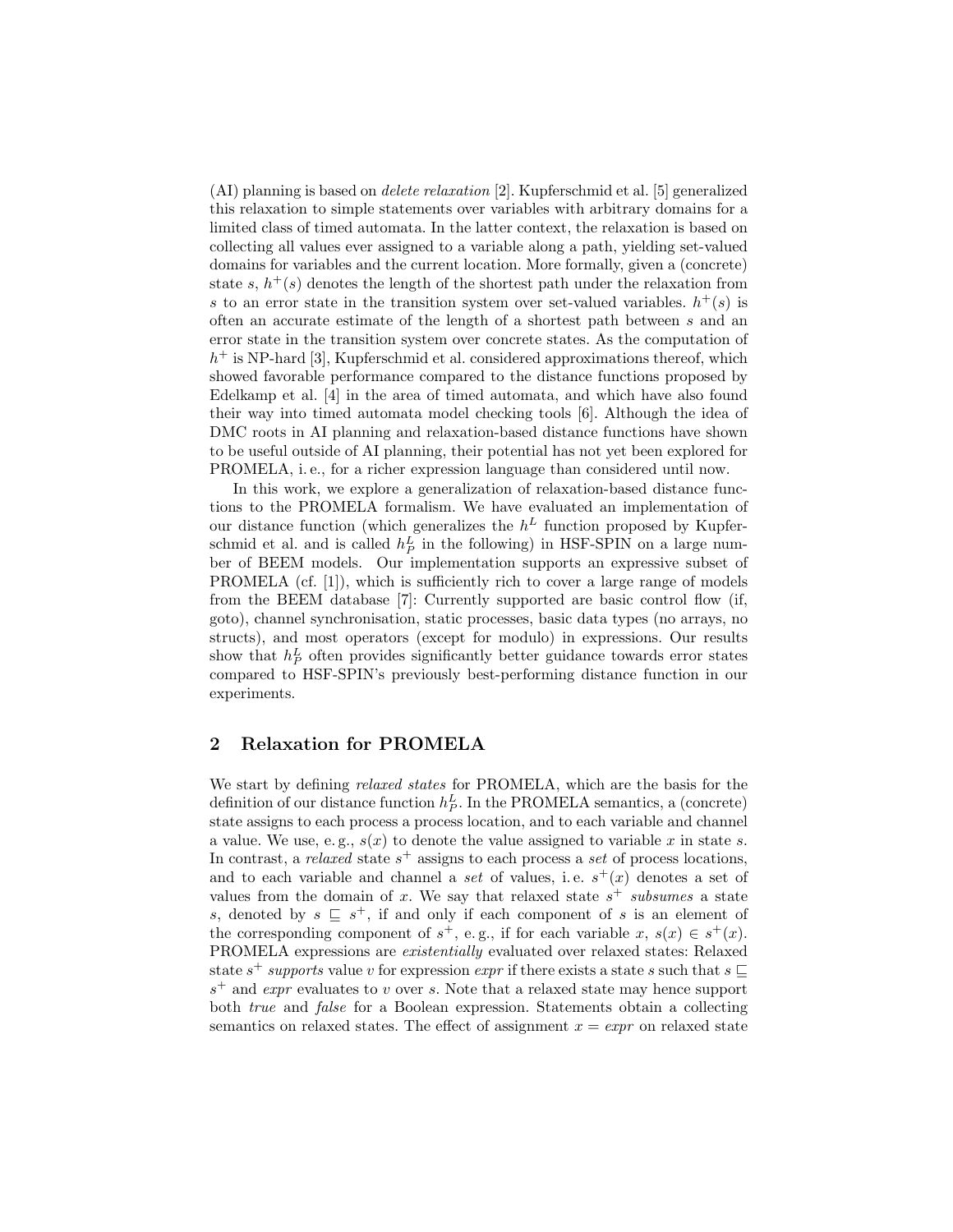```
int a=0, b=0; chan c=[1] of \{int\};
active proctype S() { again: c!a; a++; goto again; }
active proctype R() { again: c?b; goto again; }
             Listing 1.1. Two processes S and R.
```

$$
a = \{0\}, b = \{0\}, c = \{\}
$$
\n
$$
\downarrow c!a
$$
\nc!a, c?b  $\leftarrow$  {0}, {0}, {0}\nc!a  
\nc?b  $\leftarrow$  {0,1}, {0}, {0} \xrightarrow{c!a}\n
$$
\downarrow a
$$
\n
$$
\downarrow a
$$
\n
$$
\downarrow a
$$
\n
$$
\downarrow b
$$
\n
$$
\downarrow c
$$
\n
$$
\downarrow c
$$
\n
$$
\downarrow c
$$
\n
$$
\downarrow c
$$
\n
$$
\downarrow c
$$
\n
$$
\downarrow c
$$
\n
$$
\downarrow c
$$
\n
$$
\downarrow c
$$
\n
$$
\downarrow c
$$
\n
$$
\downarrow c
$$
\n
$$
\downarrow c
$$
\n
$$
\downarrow c
$$
\n
$$
\downarrow c
$$
\n
$$
\downarrow c
$$
\n
$$
\downarrow c
$$
\n
$$
\downarrow c
$$
\n
$$
\downarrow c
$$
\n
$$
\downarrow c
$$
\n
$$
\downarrow c
$$
\n
$$
\downarrow c
$$
\n
$$
\downarrow c
$$
\n
$$
\downarrow c
$$
\n
$$
\downarrow c
$$
\n
$$
\downarrow c
$$
\n
$$
\downarrow c
$$
\n
$$
\downarrow c
$$
\n
$$
\downarrow c
$$
\n
$$
\downarrow c
$$
\n
$$
\downarrow c
$$
\n
$$
\downarrow c
$$
\n
$$
\downarrow c
$$
\n
$$
\downarrow c
$$
\n
$$
\downarrow c
$$
\n
$$
\downarrow c
$$
\n
$$
\downarrow c
$$
\n
$$
\downarrow c
$$
\n
$$
\downarrow c
$$
\n
$$
\downarrow c
$$
\n
$$
\downarrow c
$$
\n
$$
\downarrow c
$$
\n
$$
\downarrow c
$$
\n
$$
\downarrow c
$$
\n
$$
\downarrow c
$$
\n
$$
\downarrow c
$$
\n
$$
\downarrow c
$$
\n
$$
\downarrow c
$$
\n
$$
\downarrow c
$$

Fig. 1. Relaxed transition system of the PROMELA program shown in Listing 1.1.

 $s^+$  is defined as adding all values of *expr* supported by  $s^+$  to the set  $s^+(x)$ . Note that we thereby obtain a conservative generalization of [5].

The above interpretation of expressions and statements on relaxed states induces a transition system over relaxed states, called the relaxed transition system. It has the property that for each path  $\pi$  in the transition system over concrete states, there exists a path  $\pi^+$  in the relaxed transition system with the same length such that the *i*-th relaxed state in  $\pi^+$  subsumes the *i*-th state in  $\pi$ . That is, the relaxed transition system is an over-approximation of the concrete transition system: According to the idea of relaxation, the value sets in relaxed successor states grow monotonically. Thus, each statement that can be executed in a state s can also be executed in any relaxed state which subsumes s. An error path from relaxed state  $s^+$  is a path which begins with  $s^+$  and ends with a relaxed state which subsumes termination of the model's never claim. Following the literature, we denote the shortest length of an error path from the relaxation  $s^+$  of state s by  $h^+(s)$ . We call a relaxed state  $s^+$  the relaxation of s if and only if  $s^+$  is the smallest relaxed state wrt. set-inclusion which subsumes s.

For an example, consider the PROMELA model in Listing 1.1. Process S repeatedly sends the value of variable a on channel c and increments a. Process R repeatedly receives a value from c and assigns it to variable b. In the relaxation, the variables and the channel become set-valued. Figure 1 shows a fragment of the computation tree of the relaxed transition system rooted at relaxed state  $\{0\}, \{0\}, \{\}.$  Edges are labeled with the executed statements. The relaxed state  $\{0\}, \{0\}, \{\}\$ is the relaxed state of the concrete initial state in which channel c is empty. Thus only the send statement c!a is executable. Executing c!a yields the relaxed state  $\{0\}, \{0\}, \{0\}$ . From this relaxed state on, channel c is always both empty and full, thus the synchronization in R is always enabled. So is the increment of **a**; executing it yields the relaxed state  $\{0,1\}$ ,  $\{0\}$ ,  $\{0\}$ , i.e. the old value of a is not deleted but collected. The example particularly shows that the channels' capacities become unbounded in the relaxation.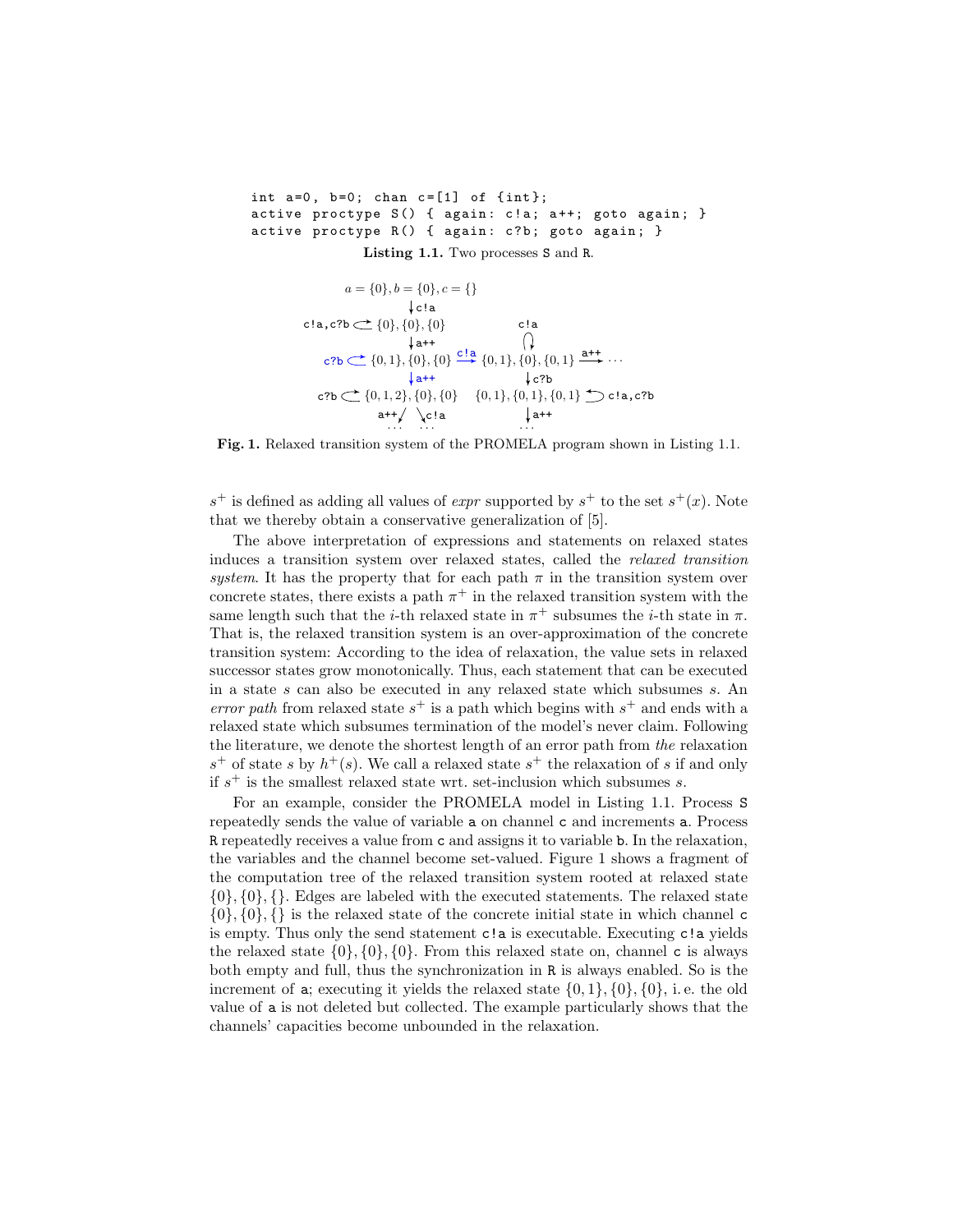## Algorithm 1: Computation of  $h_P^L$ .

Input : Concrete state s. **Output:** Distance estimate  $l \in \mathbb{N}_0 \cup \{\infty\}$  to a relaxed error state. 1  $l \leftarrow 0; s_0^+ \leftarrow process locations, variables, and channels of s;$ **2** while never claim not terminated in  $s_i^+$  do  $3 \mid s^{+\prime} \leftarrow s_l^{+}$ ; 4 **for** statement t enabled in  $s_l^+$  do 5  $\Big| \Big| s^{+\prime} \leftarrow s^{+\prime} \cup \text{effect of } t \text{ on } s_t^+;$ 6 if  $s^{+'}=s^+_l$  then  $7$  | return  $\infty;$  $8 \mid l \leftarrow l + 1; s_l^+ \leftarrow s^{+\prime};$ 9 return l;

As the computation of  $h^+(s)$  is NP-hard [3], we consider the distance function  $h_P^L$ , which is an approximation of  $h^+$ . The computation of  $h_P^L$  is provided in Algorithm 1. While  $h^+$  is defined by the relaxed transition system of a PROMELA program,  $h_P^L$  is defined by an *acceleration* of the relaxed transition system: Given a relaxed state  $s^+$ , its relaxed successor state  $s^{+'}$  is the union of the effects of executing all statements enabled in  $s^+$  to  $s^+$  (cf. Algo. 1, Line 4 ff.). Note that a concrete state  $s' \subseteq s^{+'}$  is not necessarily reachable from any concrete state  $s \subseteq s^+$ , and if s' is reachable from s then the shortest concrete path may be longer than 1. As an example, consider again Listing 1.1 with the never claim  $\neg(a=2 \land b=1), i.e.,$  error states have the property  $a=2$  and  $b=1$ .

- Reaching the error state from  $s_0$  takes at least 6 steps in the concrete system, e. g., witnessed by the statement sequence c!a, a++, c?b, c!a, c?b, a++.
- Shortest error paths in the delete-relaxation (i. e., in the relaxed transition graph in Fig. 1) have length 5, i.e.,  $h^+(s_0) = 5$ , e.g., witnessed by c!a, a++, c!a, c?b, a++. Compared to the concrete, several values can be sent in parallel in the relaxation, hence one fewer receive step for setting the value of b is required (in the above sequence, b receives  $\{0,1\}$  via statement c?b).
- The relaxed distance function delivers an estimate of 4, i.e.,  $h_P^L(s_0) = 4$ : After starting with c!a, all the statements c!a, c?b and a++ are repeatedly applicable in parallel in the following, yielding the sequence of relaxed states  $\{0\}, \{0\}, \{\}$  (initial relaxed state),  $\{0\}, \{0\}, \{0\}$  after one step,  $\{0, 1\}, \{0\}, \{0\}$ after two steps,  $\{0, 1, 2\}, \{0\}, \{0, 1\}$  after three steps, and finally the relaxed error state  $\{0, 1, 2, 3\}, \{0, 1\}, \{0, 1, 2\}$  after four steps.
- In contrast,  $h^c$  is quite sensitive to (the model of) the never claim N. Assuming  $N$  consists of two locations and an edge between them guarded by  $a = 2 \wedge b = 1$ ,  $h^c$  can only deliver 0 or 1, yielding an uninformed guidance.

Algorithm 1 computes  $h_P^L(s)$  by taking as  $s_0^+$  the relaxed state of s and iterating the accelerated transition relation. It always terminates because either a relaxed error state is found (Line 2) or a fixpoint is reached (Line 6). While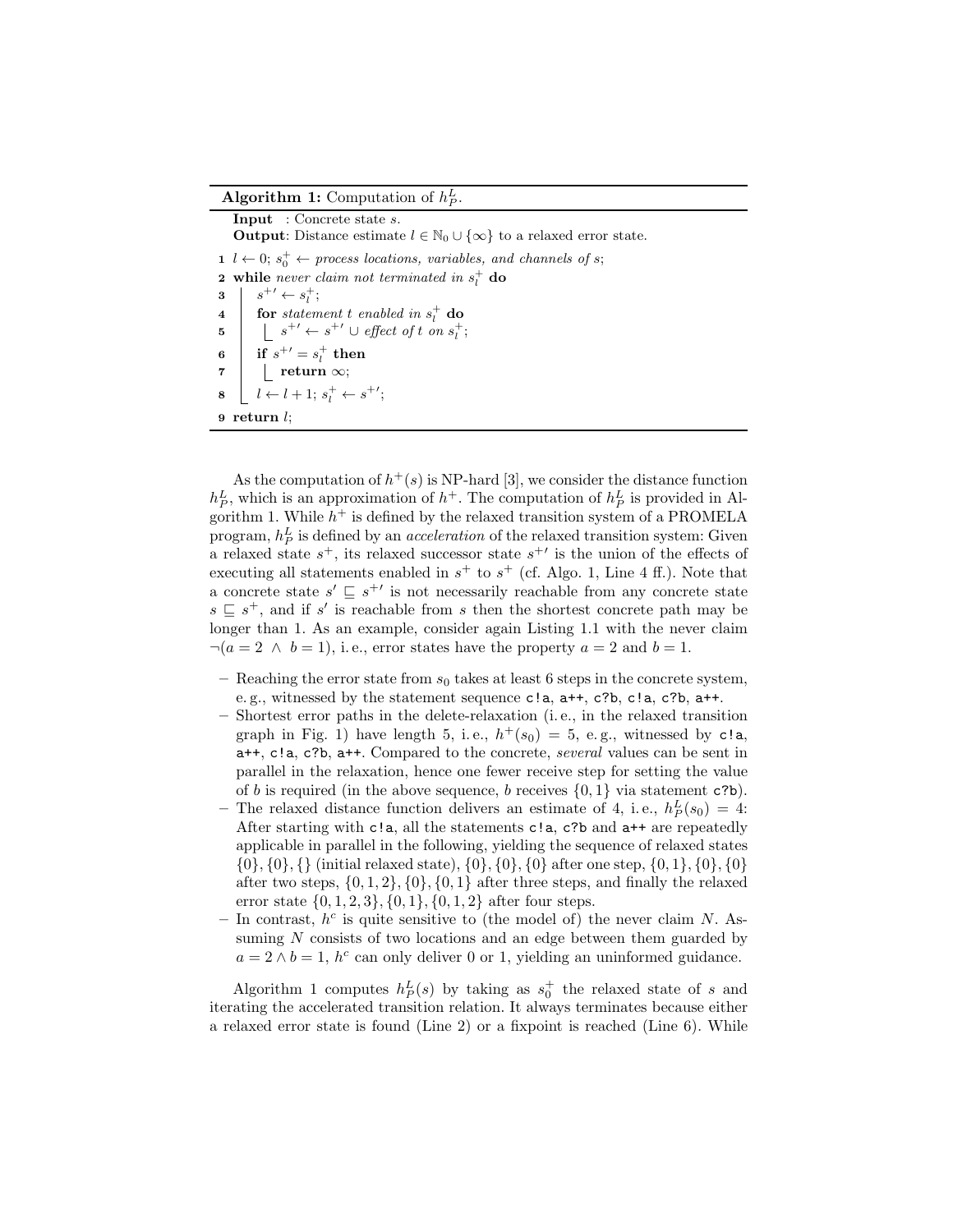an error need not exist, a fixpoint always exists because the state space of a PROMELA model is finite and in the relaxation, states grow monotonically.

### 3 Evaluation

We have implemented  $h_P^L$  in the HSF-SPIN model checker to investigate the following research questions: To which extent can  $h_P^L$  improve the guidance of the state space traversal compared to  $h^c$ , the best-performing distance function in our experiments previously available in HSF-SPIN? Does the improved guidance pay off in shorter error paths? Ultimately, does the improved guidance pay off in terms of shorter model checking runtime? The latter question addresses the issue of the increased overhead to compute  $h_P^L$  in every encountered state: Compared to  $h^c$ , the computation of  $h^L$  naturally becomes more expensive because of the more precise treatment of the (rather expressive) structures handled by PROMELA. In particular, this is the case for the more sophisticated handling of linear arithmetic and the resulting subsumption checks for checking the enabledness of statements and the effects supported by statements. To investigate these questions, we have applied  $h_P^L$  on faulty PROMELA models from the BEEM database [7] (12 domains, more than 80 model instances in total), using greedy best first search (GBFS). The models stem from application areas such as mutual exclusion algorithms, controller software, puzzles and communication protocols. For computational efficiency, our implementation of  $h_P^L$  additionally applies interval abstraction: If x has been assigned the values a and b with  $a < b$ , then we keep the whole interval [a, b] instead of  $\{a, b\}$  as x's relaxed value.

In order to compactly provide the results, we visualize the data by scatter plots in Fig. 2. All axes are scaled logarithmically. Each cross represents one



**Fig. 2.**  $\times: x, y \in \mathbb{R}$ , i.e.,  $h^c$  and  $h^L$  reported a path within the time limit,  $\blacktriangle: x \in \mathbb{R}$ , y failed to find an error. (Athlon 64 2.4 GHz; mem. limit: 3GB, time limit: 30 min.)